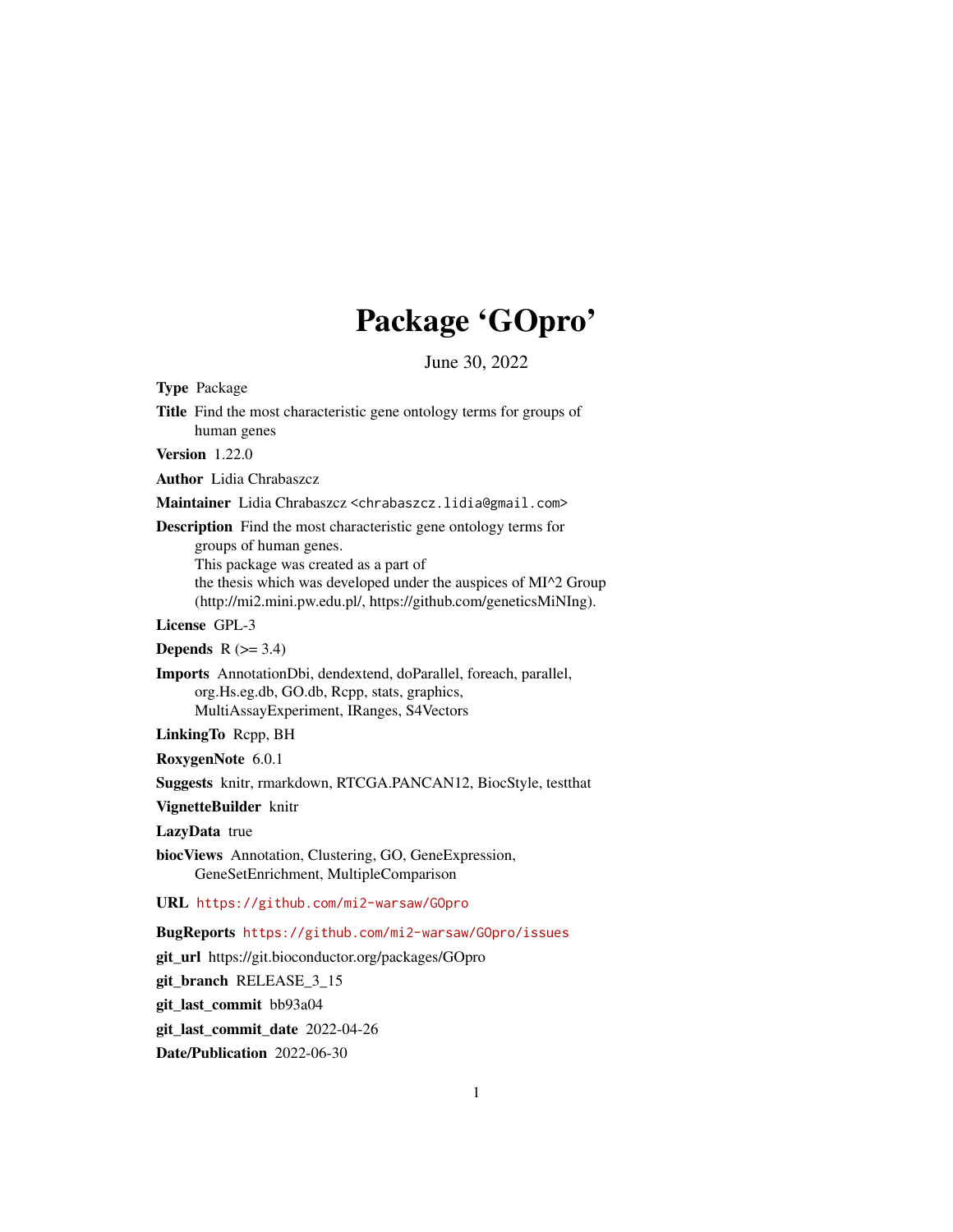### <span id="page-1-0"></span>R topics documented:

| Index |  |  |  |  |  |  |  |  |  |  |  |  |  |  |  |  |  |  |  |  |  |  |  |
|-------|--|--|--|--|--|--|--|--|--|--|--|--|--|--|--|--|--|--|--|--|--|--|--|
|       |  |  |  |  |  |  |  |  |  |  |  |  |  |  |  |  |  |  |  |  |  |  |  |
|       |  |  |  |  |  |  |  |  |  |  |  |  |  |  |  |  |  |  |  |  |  |  |  |
|       |  |  |  |  |  |  |  |  |  |  |  |  |  |  |  |  |  |  |  |  |  |  |  |

exrtcga *Expressions of human genes.*

#### Description

A dataset containing gene expressions of 300 human genes randomly chosen from a list returned by function prepareData(RTCGA = TRUE, cohorts = c('leukemia', 'colon', 'bladder')).

#### Usage

exrtcga

#### Format

A MultiAssayExperiment object of 3 listed experiments with user-defined names and respective classes. Containing an ExperimentList class object of length 3: [1] leukemia: matrix with 300 rows and 173 columns [2] colon: matrix with 300 rows and 190 columns [3] bladder: matrix with 300 rows and 122 columns.

#### Value

data

<span id="page-1-1"></span>findGO *Find top Gene Ontology terms for given genes.*

#### Description

Find top Gene Ontology terms for given genes.

#### Usage

```
findGO(groups, topAOV = 50, sig.levelAOV = 0.05, parallel = FALSE,
 grouped = "tukey", sig.levelGO = 0.05, minGO = 5, maxGO = 500,
 clust.metric = NULL, clust.method = NULL, dist.matrix = NULL,
  topGO = 3, sig.levelTUK = 0.05, onto = c("MF", "BP", "CC"),extend = FALSE, over.rep = FALSE)
```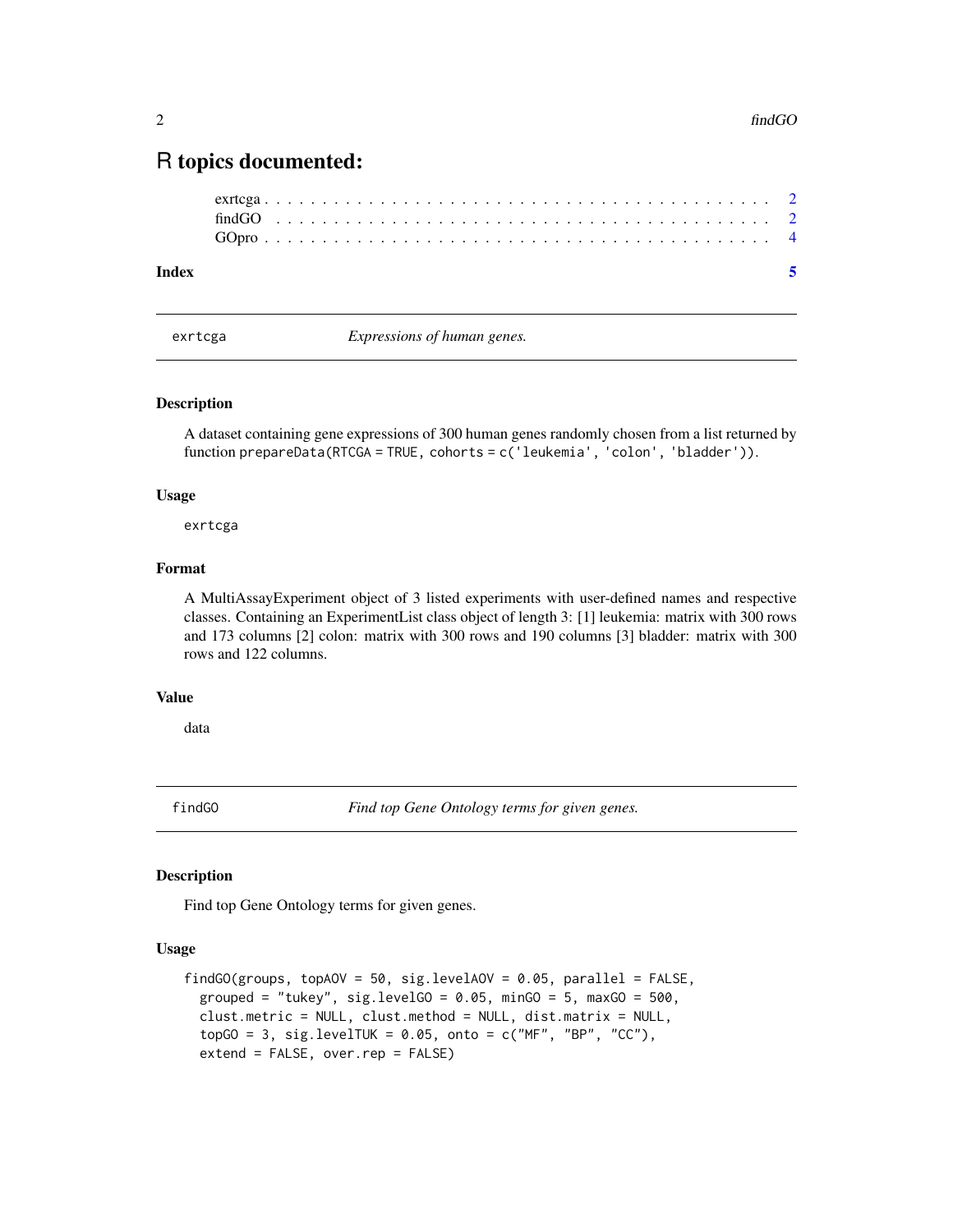#### findGO 3

#### Arguments

| groups       | a MultiAssayExperiment object containing an ExperimentList class object rep-<br>resenting gene expressions for at least 3 cohorts. Rows must be named with<br>genes' aliases. The order of samples and genes has to be the same for each<br>ExperimentList class object. |
|--------------|--------------------------------------------------------------------------------------------------------------------------------------------------------------------------------------------------------------------------------------------------------------------------|
| topA0V       | A numeric value, a number of most significantly differentiated genes to be re-<br>turned.                                                                                                                                                                                |
| sig.levelAOV | a numeric value, a significance level used in BH correction for multiple testing<br>(aovTopTest).                                                                                                                                                                        |
| parallel     | A logical value indicating if a task should be run on more than one core.                                                                                                                                                                                                |
| grouped      | A method of grouping genes, one of 'tukey' and 'clustering'.                                                                                                                                                                                                             |
| sig.levelGO  | A numeric value, a significance level used in BH correction for multiple testing<br>(findTopGOs).                                                                                                                                                                        |
| minGO        | A minimum number of functions that a gene needs to represent to be considered<br>as frequent.                                                                                                                                                                            |
| maxGO        | A maximum number of functions that a gene needs to represent to be considered<br>as frequent.                                                                                                                                                                            |
| clust.metric | The method to calculate a distance measure used in hierarchical clustering, pos-<br>sible names: "euclidean", "maximum", "manhattan", "canberra", "binary" or<br>"minkowski".                                                                                            |
| clust.method | The agglomeration method used to cluster genes. This should be #'one of<br>"ward.D", "ward.D2", "single", "complete", "average" (= UPGMA), "mcquitty"<br>(= WPGMA), "median" (= WPGMC) or "centroid" (= UPGMC).                                                          |
| dist.matrix  | A matrix with calculated distances to be used as a metric by hclust function.                                                                                                                                                                                            |
| topG0        | A number of the most characteristic functions of groups of genes to be returned.                                                                                                                                                                                         |
| sig.levelTUK | A numeric value, a significance level used in Tukey's all pairwise comparison<br>(groupByTukey).                                                                                                                                                                         |
| onto         | An ontology or ontologies to be searched for significant GO terms, at least one<br>of 'MF' (molecular function), 'BP' (biological process), and 'CC' (cellular com-<br>ponent).                                                                                          |
| extend       | A logical value indicating if an extended version of the output should be pre-<br>sented.                                                                                                                                                                                |
| over.rep     | A logical value indicating if an over represented GO terms should be presented<br>in the plot.                                                                                                                                                                           |

#### Value

A data frame containing the top gene ontology terms for each group of genes and the gene aliases.

#### Examples

```
findGO(exrtcga, grouped = 'clustering', topGO = 10, onto = 'MF')
findGO(exrtcga, grouped = 'tukey', topGO = 2, extend = TRUE)
```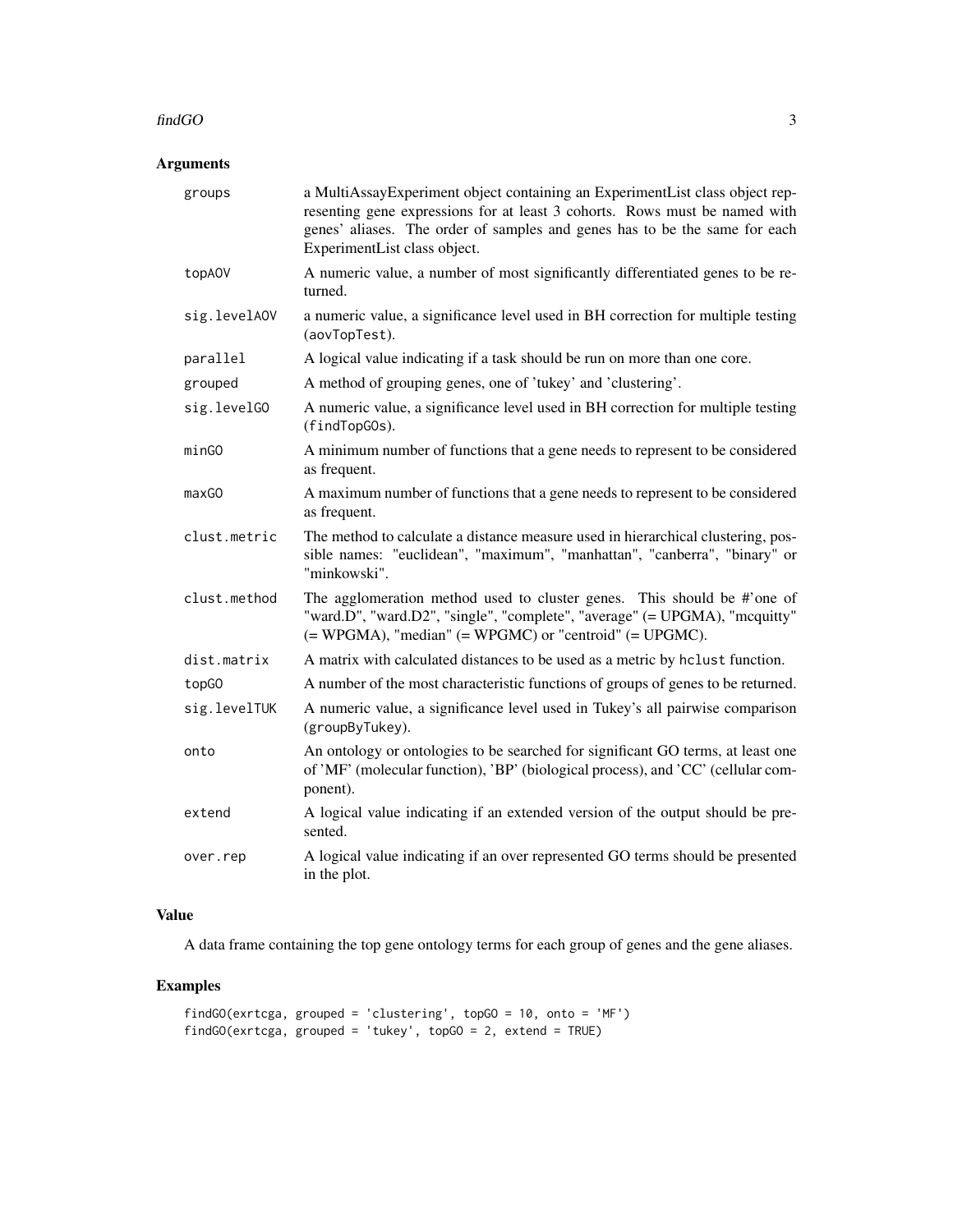<span id="page-3-0"></span>GOpro *GOpro: find the most characteristic gene ontology terms for groups of genes*

#### Description

Based on the gene expressions find the structure somewhat comparable to gene signature. From all given genes, determine which are significantly different between sets. These sets may relate to different health conditions of patients, i.e. different types of cancer. Then divide interesting genes into subsets. Genes belong to a particular subset if they share the same feature. There are two implemented methods that can be used to create genes' subsets. The first method is so-called all pairwise comparisons by Tukey's procedure. Genes that have the same profile (a result of all comparisons) are assigned to one subset. The second way of determining subsets is a method of hierarchical clustering. When all genes are divided into subsets, then for each subset all relevant GO terms are searched for in org.Hs.eg.db database. Each found GO terms is tested using Fisher's test to find out which of them are the most characteristic for the given subset of genes.

#### See Also

[findGO](#page-1-1)